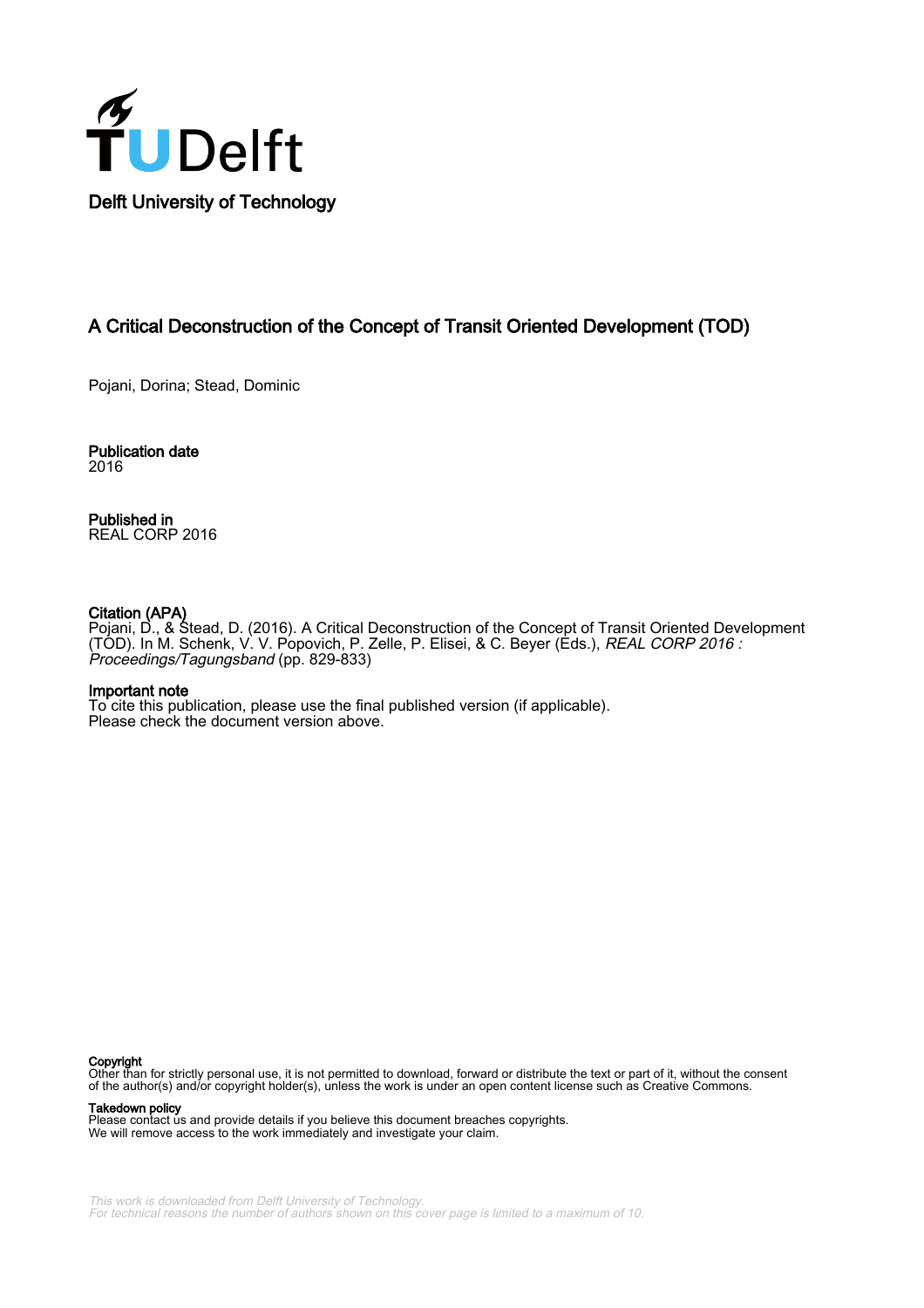## **A Critical Deconstruction of the Concept of Transit Oriented Development (TOD)**

*Dorina Pojani, Dominic Stead* 

(Dr Dorina Pojani, Delft University of Technology, Faculty of Architecture and the Built Environment, Delft, The Netherlands, d.pojani@tudelft.nl) (Dr Dominic Stead, Delft University of Technology, Faculty of Architecture and the Built Environment, Delft, The Netherlands, d.stead@tudelft.nl)

# **1 ABSTRACT**

The concept of Transit-Oriented Development, or TOD, has generated much interest in Europe over the last decade. Because the term "TOD" originated in the United States, this model is often assumed to be a recent import from North American cities. This paper examines how planning policies in three European capital city-regions – Amsterdam, Stockholm and Vienna – have been shaped by the ideas and principles underlying TOD since the Second World War. All three case studies are located in countries with mature systems of spatial planning: the Netherlands (Western Europe), Sweden (Northern Europe), and Austria (Central Europe). The paper illustrates that TOD, albeit called by other names or not named at all in policy, has been an intrinsic principle of planning in Austria, the Netherlands, and Sweden and in their respective capitals for decades. Far from being a recent North American invention, TOD has its roots in Europe and dates back many decades. Clearly, the enthusiasm with which TOD in its recent embodiment has been received in the US and Canada has done much to highlight and promote the concept over recent decades in Europe.

# **2 INTRODUCTION**

The concept of Transit-Oriented Development, or TOD, has generated much interest in Europe over the last decade due to a combination of factors including technological innovations in transit, privatization reforms in rail transit, new goals of sustainable urban development, and the shifting spatial dynamics of contemporary society (Bertolini et al. 2012). Some of the pioneering work to define and codify TOD was presented in 'The Next American Metropolis' by Peter Calthorpe in 1993, where he proposed a series of conceptual design schemes and diagrams that have come to epitomize TOD (Calthorpe 1993). Because the term "TOD" originated in the United States, this model is often assumed to be a recent import from North American cities. However, TOD is based on much older ideas of rail-based urban development that took place in many European cities during the 19th and 20th centuries (Newman and Kenworthy 1996). Arguably, the modern reincarnation of TOD is more focused on urban aesthetics (Pojani and Stead 2015). Other tenets, such as accessibility, density, and mixed-use have remained more or less unchanged.

## **2.1 Research Question**

This paper examines how planning policies in three European capital city regions – Amsterdam, Stockholm and Vienna – have been shaped by the ideas and principles underlying TOD. All three case studies are located in countries with mature systems of spatial planning: the Netherlands (Western Europe), Sweden (Northern Europe), and Austria (Central Europe). To be clear, the study does not provide an analysis of direct references to TOD in planning policies in these city regions. Instead, it examines the extent to which planning policies from the middle of the 20th century to the present have reflected TOD principles. The main focus in this analysis is on train-based (i.e. "nodal") TOD as opposed to tram-based or "corridor" TOD. Much of the analysis is based on secondary sources (i.e. articles, books, and planning reports) written in English. This study was conducted as part of the project "CASUAL – Co-creating Attractive Urban Areas and Lifestyles", led by the Nordic Centre for Spatial Development (Nordregio) and funded by the Urban Europe Joint Programming Initiative. The present paper constitutes a synthesis of some key findings of the study. The full study will be available later in 2016.

## **2.2 Research Method**

The paper presents an overview of the development of spatial planning in the Netherlands, Sweden, and Austria since WWII, with an eye to highlighting policies that could be considered to be, or might affect, TOD. The paper then considers the implications of the development of these policies in terms of TOD planning and practice in the respective capital city-regions: Amsterdam, Stockholm, and Vienna. The history of TOD is discussed using the "culturized planning model" as an analytical lens to explain the evolution of planning policies and processes. This model, as the name suggests, is concerned with planning culture, and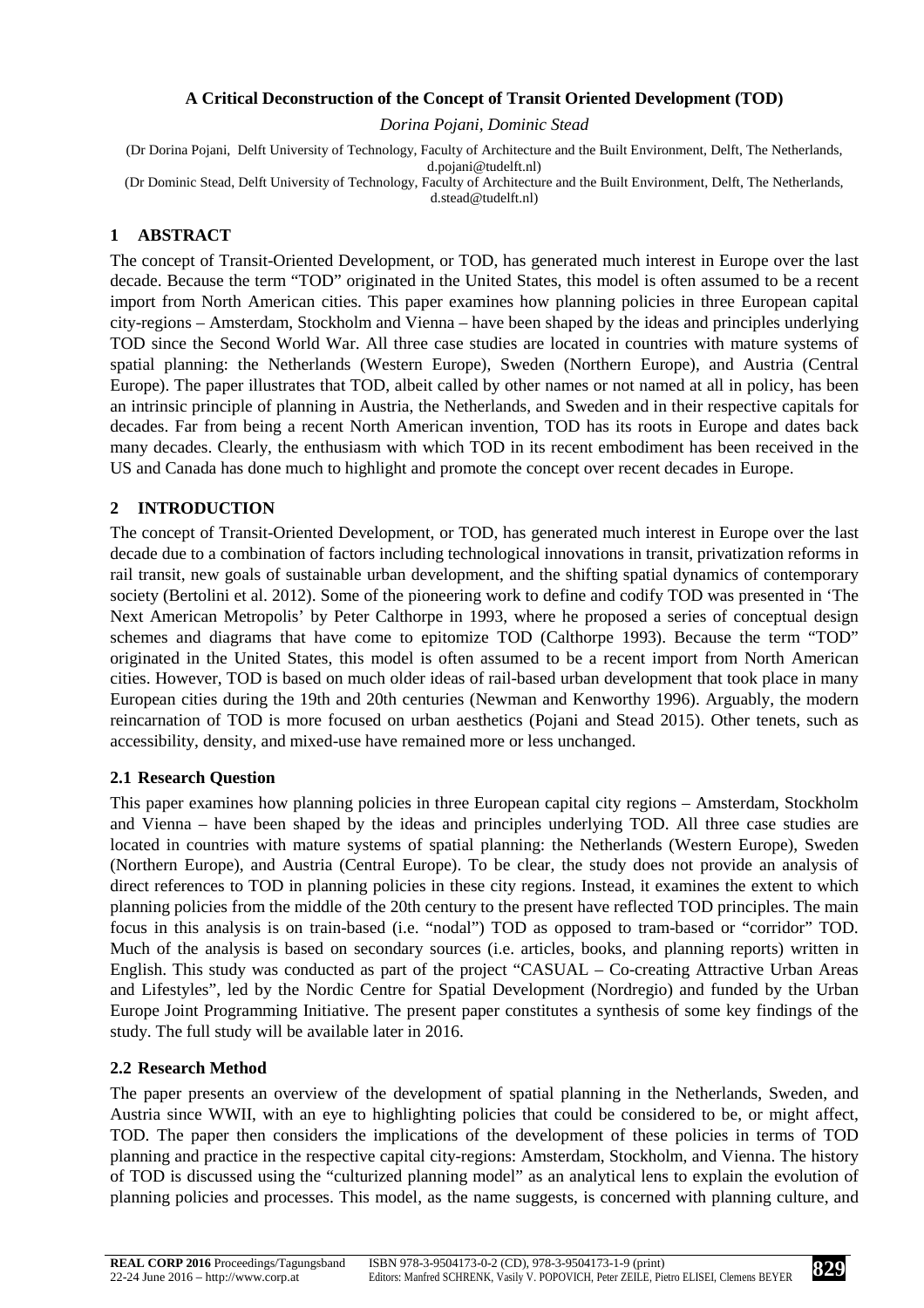builds on earlier paradigms, including path dependence, path shaping, globalization, Europeanization, policy diffusion, and families of nations (see Knieling and Othengrafen 2015; Pflieger et al. 2009; Stead et al. 2015).

## **3 THEORETICAL FRAMEWORK: THE "CULTURIZED PLANNING MODEL"**

Unlike other professional activities such as civil engineering or computer programming, planning varies greatly depending on the place in which it is practiced. Culture shapes the way in which planning systems are devised and constructed, as well as the way in which planning operates and performs. It affects both formal and informal rules, methods, and procedures. Differences in planning culture are reflected in a diversity of planning instruments, planning practices, and professional ethos (see Friedmann 2005; Sanyal 2005; Stead et al. 2015).

Building on their earlier work, Knieling and Othengrafen (2015) put forward the "culturized planning model" as an aid to analyzing the impacts of cultural contexts on planning policies and processes. This framework considers both manifest and latent aspects of culture. The underlying assumption is that "planning culture" encompasses collective thinking modes and behavioral patterns, stemming from shared professional codes as well as more general societal values. The culturized planning model consists of three analytical levels: (a) planning artifacts; (b) planning environment; and (c) societal environment (Fig. 1). Clearly, the levels are not discrete: there are interactions within levels and between levels.

Adopting the culturized planning model as a frame for analysis, this paper considers how planning policies have been shaped by principles of TOD in three case study city regions: Amsterdam, Stockholm and Vienna. The analysis and discussion is framed by the three levels contained in Fig. 1 (i.e. societal environment, planning environment and planning artifacts) and the elements contained in each level. In the interest of simplicity and flow, no attempt is made to divide each section into subheadings based on the different levels and their constituent elements. Instead, the most important occurrences of these levels are highlighted as they arise in the text.



#### **4 KEY FINDINGS**

All three case studies are located in countries with mature systems of spatial planning, which represent a specific region of Europe: the Netherlands (Western Europe), Sweden (Northern Europe), and Austria



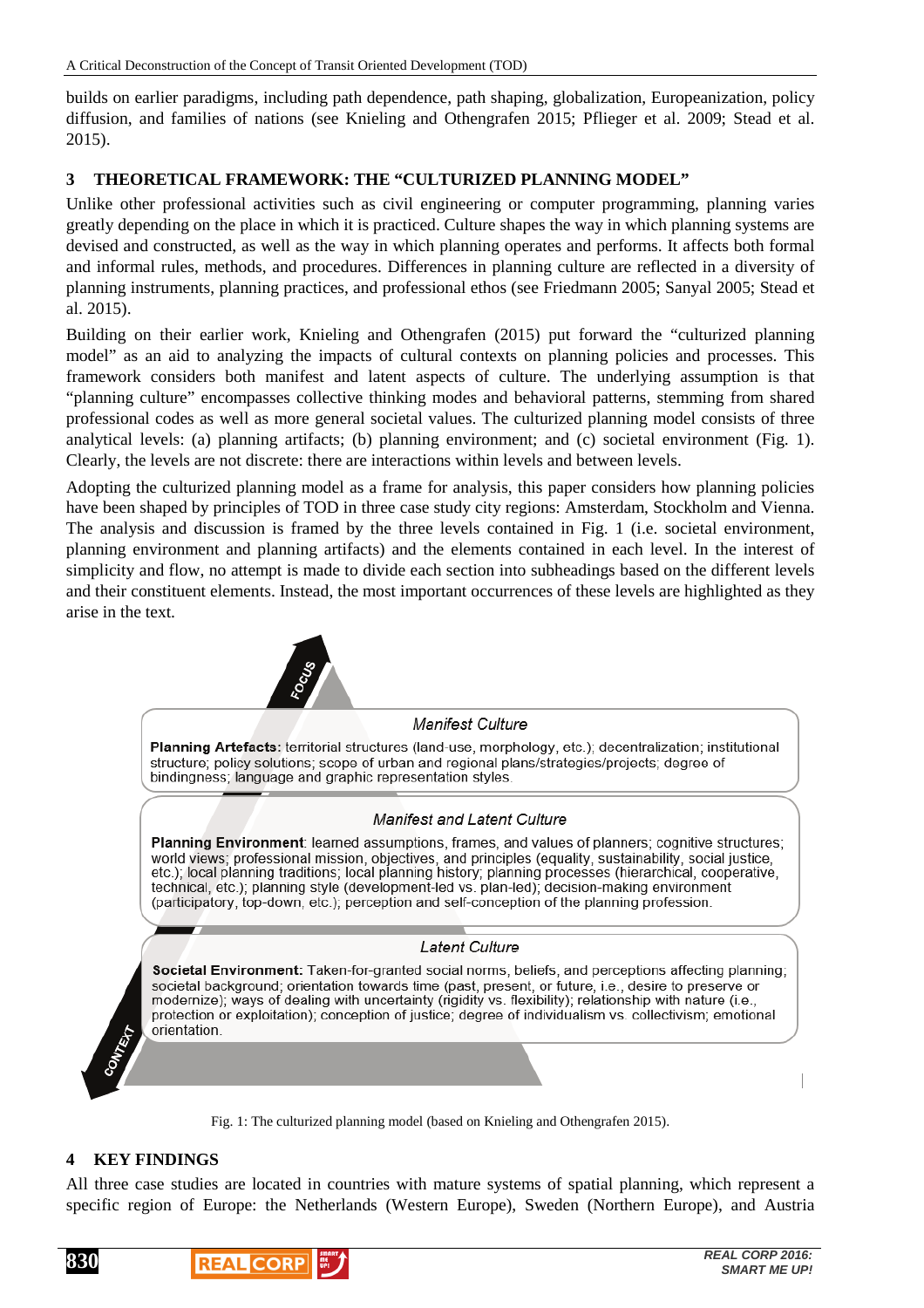(Central Europe). TOD, albeit called by other names or not named at all in policy, has been an intrinsic principle of planning in these places since WWII.

## **4.1 Amsterdam**

Amsterdam has a dense multi-modal public transport system based on metro, tram, bus, and bicycle. Its metropolitan region is an exemplar of relatively successful, albeit complex, development control which has attracted interest from planners around the world. In the post-war period, the city expanded out from its historic fan-shape. Major efforts were poured into creating urban "lobes," as well as new satellite towns, which followed TOD concepts (planning artifacts). Although a highly knowledgeable "TOD lobby" is evident, it has failed to reach a wider audience and frame the TOD concept for the planning community (planning environment). Local planners are searching for (a) ideas related to the design of areas in the immediate proximity of train stations, especially in terms of aesthetics, mixed uses, 24-hour uses, and accessibility, and (b) financial tools that would make TOD viable without substantial investment from the public sector (Fig. 2). The recent economic crisis has been particularly problematic for the City of Amsterdam which finds itself with a large amount of land in its ownership which is not located in TOD zones. Before being able to develop TOD sites, the city needs to find a way of disposing of its current stock of land. While train station areas are seen as convenient work places, families and individuals do not perceive them as high-status living environments. Because bicycle use is widespread, the standard distance for non-motorized travel to train stations is much higher than in TOD zones in other countries. Despite these difficulties, many Dutch planners are still positive about the future of TOD in the Amsterdam region and view it as an efficient urban and regional development strategy.



Fig. 2: Amsterdam's Zuidas district, a TOD site centred around Amsterdam South Station (Source: Dutch Office Fund).

## **4.2 Stockholm**

While planning at the regional scale is generally weak in Sweden, Stockholm is arguably a leading example of coordinated rail transit and urban development (planning artifact). In the post-war period, the city was transformed from a monocentric city to a polycentric transit-dependent metropolis. Although the term TOD has not been used, TOD has been a guiding concept of Stockholm's (and other Swedish regions') regional development for many decades (planning environment). While no longer the cornerstone of planning, TOD is still present in planning visions for the future (Fig. 3). However, the automobile lobby has also gained ground. Individual development projects have come to dominate the development scene. Their siting often appears to be accidental rather than based on careful planning and coordination with public transport. Various new projects have been built along regional motorways and offer ample parking. This laissez-faire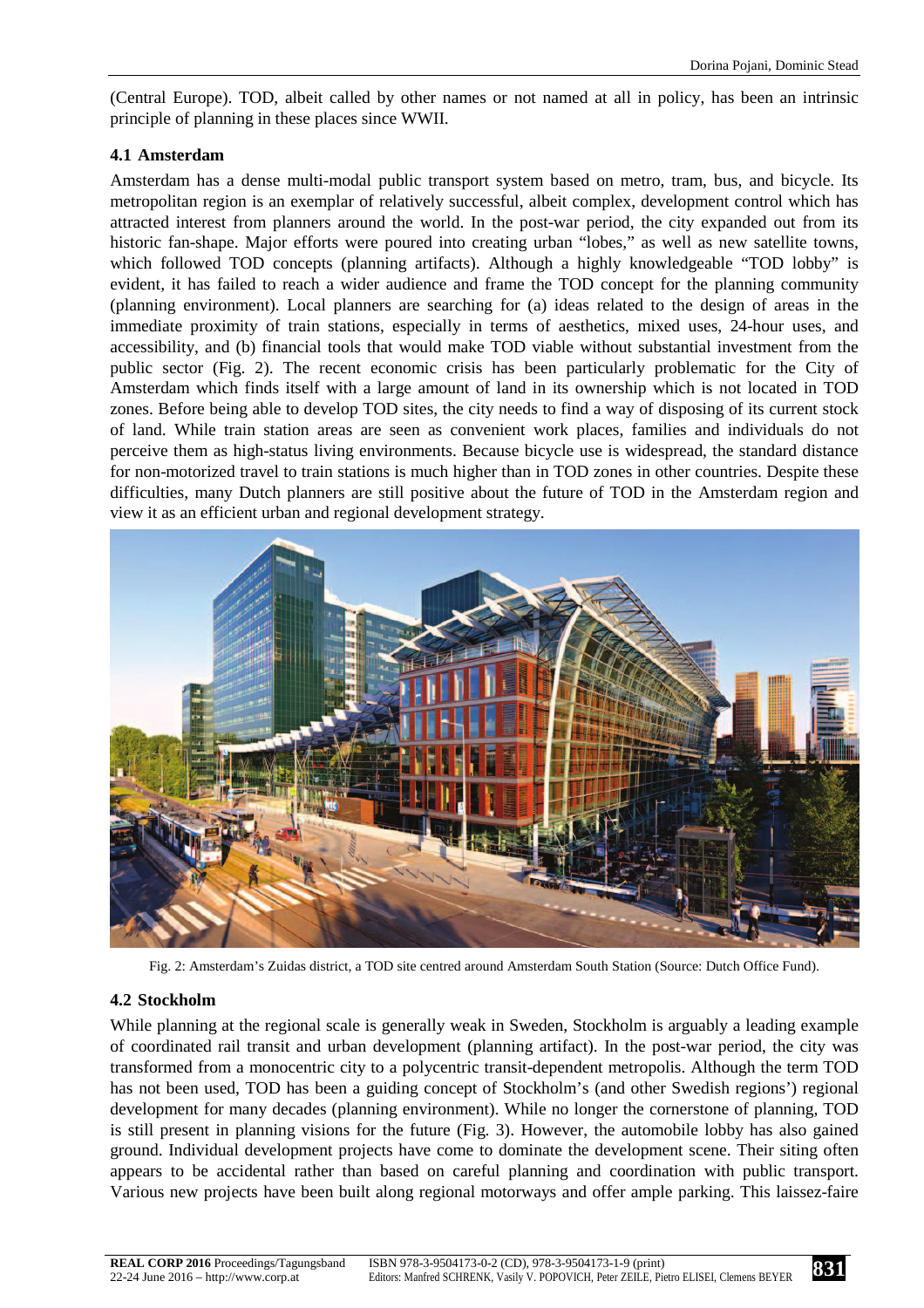approach has blurred the previously sharply defined borders of the inner city. TOD is seen as one of several complementary tools which could potentially be adopted but by no means the leading one.



Fig. 3: Hammarby Sjöstad, a TOD-influenced brownfield redevelopment area, houses 20,000 inhabitants and constitutes a mix of TOD and green urbanism (Source: La-Citta-Vita on Flickr).

## **4.3 Vienna**

In the first few post-war decades, urban planning in Vienna was heavily preoccupied with reconstruction of the building stock destroyed in the war. Large housing estates were also developed on vacant land south and east of the city, the dimensions of which were reminiscent of Eastern European socialist estates. They were based on TOD principles in the sense that public transport was provided. At the time, Vienna was an exemplar of a top-down, corporatist form of social-democratic urban governance, based on rigid masterplanning (planning environment). The city expanded in a circular fashion along its historical radial structure (planning artifact). In the 1970s and 1980s, Vienna experienced a wave of urban renewal to counter urban deterioration, which was becoming visible in the cityscape of the centre, but urban renewal took a gentler form than the demolition and rebuilding works occurring elsewhere.



Fig. 4: Vienna's Seestadt Aspern, a TOD site still under development, is planned to house 20,000 residents (Source: Liebherr-Werk Bischofshofen GmbH).

During the 1980s, social-democracy began to establish new forms of urban governance in line with the neoliberal political restructuring of other European countries (planning environment). Municipal socialism began to transform into municipal capitalism. In contrast with the publicly-funded TODs of the past, new